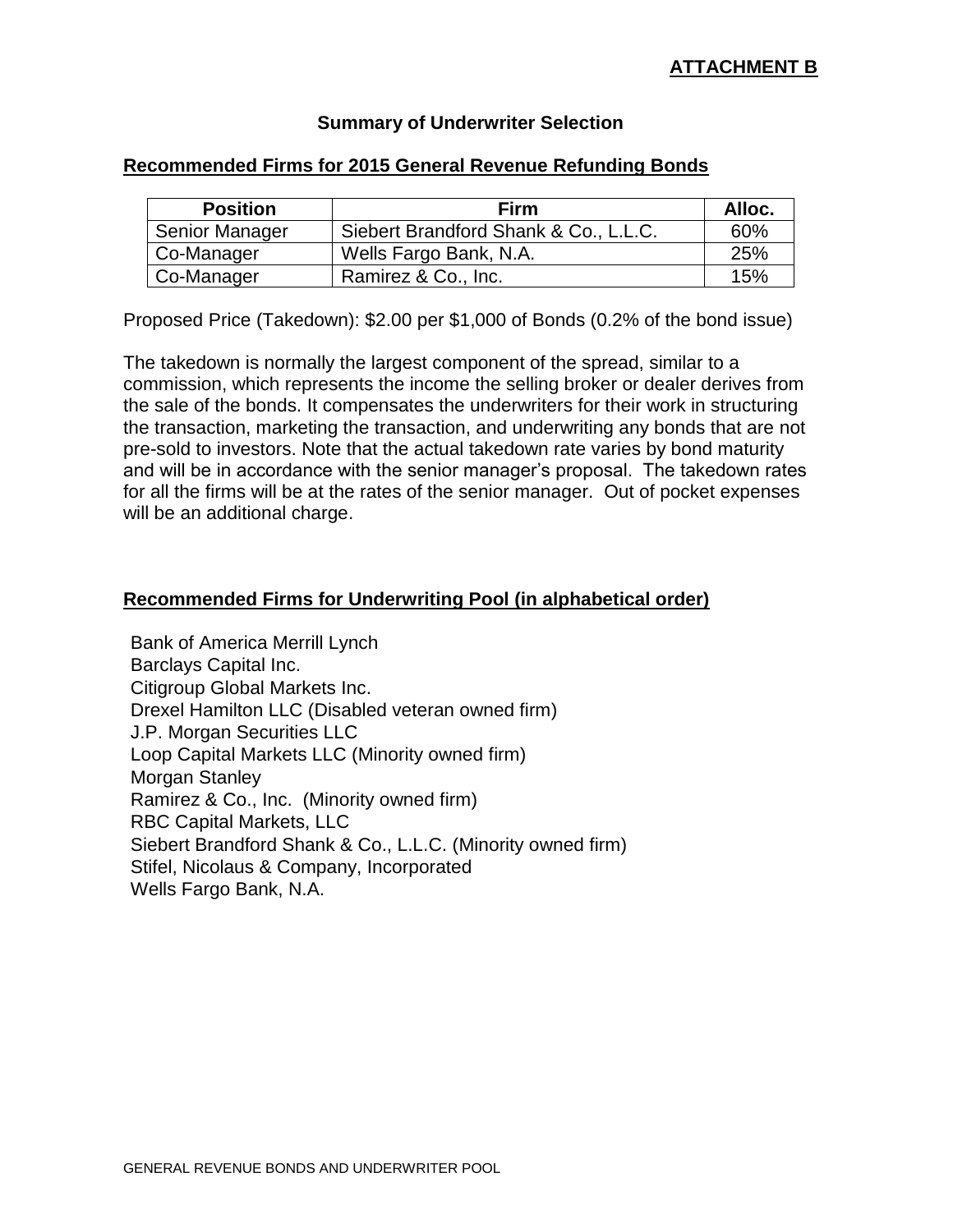## **Evaluation of Proposals**

The Request For Proposals ("RFP") was sent on March 13, 2015 to 29 firms who had previously expressed interest in serving as underwriter on our bonds or were known as active in the California market. Proposals were due April 2, 2015 and were received from the 24 firms listed below:

| <b>List of Proposers</b>                 |  |  |
|------------------------------------------|--|--|
| <b>Bank of America Merrill Lynch</b>     |  |  |
| Barclays Capital Inc.                    |  |  |
| BOSC, Inc.                               |  |  |
| <b>Cabrera Capital Markets</b>           |  |  |
| Citigroup Global Markets Inc.            |  |  |
| <b>Drexel Hamilton LLC</b>               |  |  |
| <b>Fidelity Capital Markets</b>          |  |  |
| <b>First Tennessee National</b>          |  |  |
| Goldman Sachs & Co.                      |  |  |
| Hutchinson, Shockey, Erley & Co.         |  |  |
| <b>Jefferies</b>                         |  |  |
| J.P. Morgan Securities LLC               |  |  |
| <b>Loop Capital Markets LLC</b>          |  |  |
| <b>Mesirow Securities</b>                |  |  |
| Morgan Stanley                           |  |  |
| Piper Jaffray                            |  |  |
| Ramirez & Co., Inc.                      |  |  |
| <b>RBC Capital Markets</b>               |  |  |
| Siebert Brandford Shank & Co., LLC       |  |  |
| Stern Brothers & Co.                     |  |  |
| Stifel, Nicolaus & Company, Incorporated |  |  |
| Wells Fargo Bank, N.A.                   |  |  |
| <b>Williams Capital Group</b>            |  |  |
| <b>US Bancorp</b>                        |  |  |

Proposals were evaluated in accordance with the guidelines and the following criteria established in the RFP:

- Relevant experience of the firm and its individuals 40%
- Quality of the proposal 30% Capabilities of the firm of underwriting & distributing LACMTA's debt 30%

Relevant experience included transportation debt, transportation fare box revenues and experience working directly with TIFIA, and working on debt that was secured by revenues that also secured TIFIA loans. One factor that was considered in